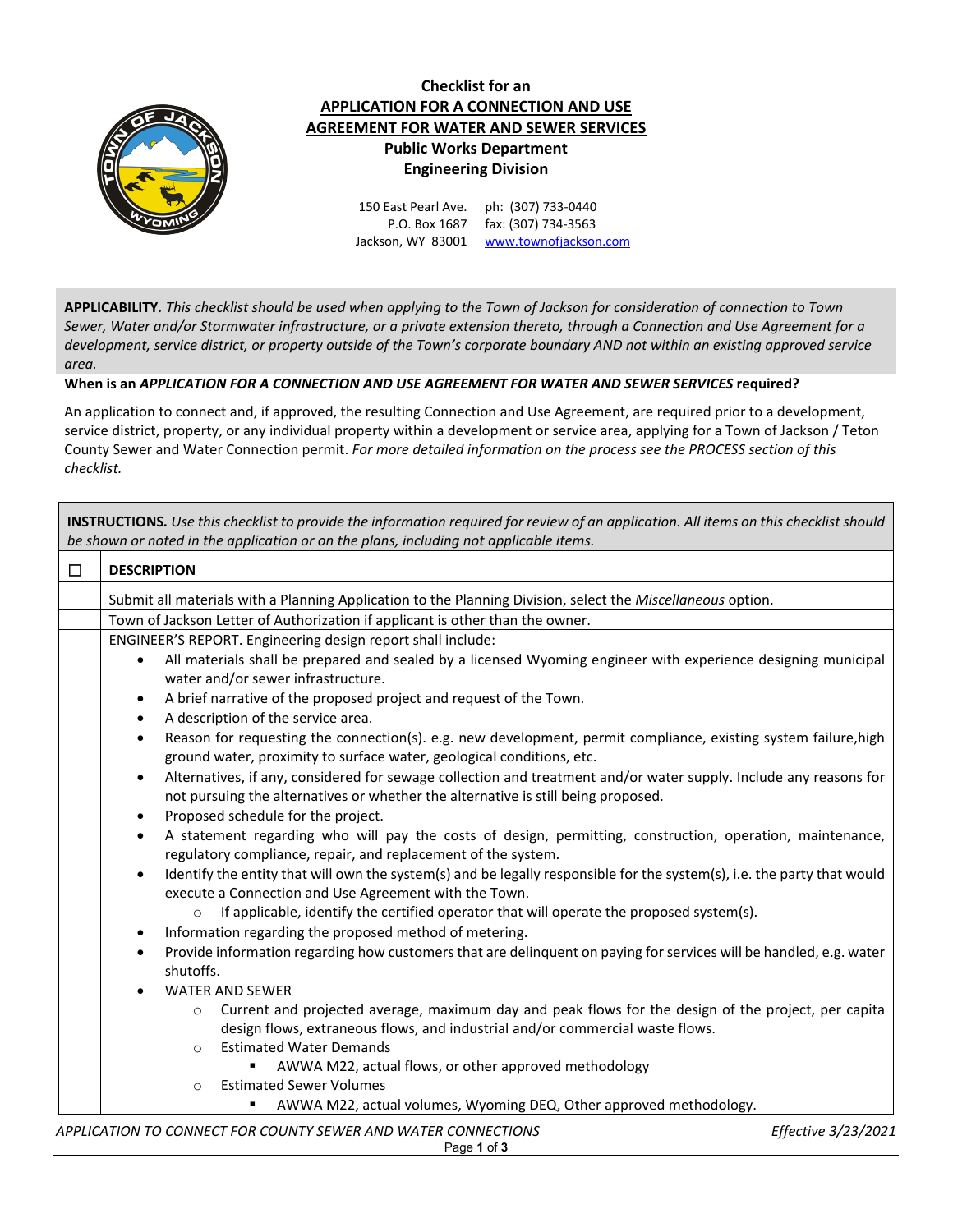| For estimated demands use the most conservative sewer volumes and/or water demands for the potential<br>$\circ$<br>service area based on maximum allowed development for the service area at build out. For example, if<br>there are 20 existing hotel rooms but 40 are allowed by development regulations, use 40 rooms for the<br>estimate.<br>Include estimated volumes and demands from the adjacent properties within 500 feet of the<br>٠<br>proposed system.<br>Provide the information separated into the proposed service area and potential future service<br>٠<br>areas, include a table by parcel for individually metered lots, e.g. lots that connect via an<br>unmetered gravity system.<br>Anticipated downstream impact on existing sewers, lift stations and treatment facilities. This information shall<br>include existing population, waste loads, existing flows and capacity of downstream facilities. |
|--------------------------------------------------------------------------------------------------------------------------------------------------------------------------------------------------------------------------------------------------------------------------------------------------------------------------------------------------------------------------------------------------------------------------------------------------------------------------------------------------------------------------------------------------------------------------------------------------------------------------------------------------------------------------------------------------------------------------------------------------------------------------------------------------------------------------------------------------------------------------------------------------------------------------------|
| Sewage Characteristics:<br>For proposed development provide information regarding the anticipated wastewater strengths e.g.                                                                                                                                                                                                                                                                                                                                                                                                                                                                                                                                                                                                                                                                                                                                                                                                    |
| $\circ$<br>Biochemical Oxygen Demand (BOD) and Total Suspended Solids (TSS); types of use e.g. residential,                                                                                                                                                                                                                                                                                                                                                                                                                                                                                                                                                                                                                                                                                                                                                                                                                    |
| brewery, industrial, commercial, lodging; and any other expected characteristics.                                                                                                                                                                                                                                                                                                                                                                                                                                                                                                                                                                                                                                                                                                                                                                                                                                              |
| For existing developments provide a summary of any existing wastewater strength or quality monitoring<br>$\circ$                                                                                                                                                                                                                                                                                                                                                                                                                                                                                                                                                                                                                                                                                                                                                                                                               |
| data.                                                                                                                                                                                                                                                                                                                                                                                                                                                                                                                                                                                                                                                                                                                                                                                                                                                                                                                          |
| PLANS AND MAPS:                                                                                                                                                                                                                                                                                                                                                                                                                                                                                                                                                                                                                                                                                                                                                                                                                                                                                                                |
| <b>Vicinity Map</b>                                                                                                                                                                                                                                                                                                                                                                                                                                                                                                                                                                                                                                                                                                                                                                                                                                                                                                            |
| Map of the Proposed Service Area.                                                                                                                                                                                                                                                                                                                                                                                                                                                                                                                                                                                                                                                                                                                                                                                                                                                                                              |
| Show all properties intended to be served by the proposed system and requested connection.<br>$\circ$                                                                                                                                                                                                                                                                                                                                                                                                                                                                                                                                                                                                                                                                                                                                                                                                                          |
| Show all properties within 500 feet of the proposed infrastructure, regardless of whether or not the<br>$\circ$                                                                                                                                                                                                                                                                                                                                                                                                                                                                                                                                                                                                                                                                                                                                                                                                                |
| property intends to connect to the private system at this time.                                                                                                                                                                                                                                                                                                                                                                                                                                                                                                                                                                                                                                                                                                                                                                                                                                                                |
| Water and/or Sewer Plans showing the proposed systems, sizes, and points of connection.                                                                                                                                                                                                                                                                                                                                                                                                                                                                                                                                                                                                                                                                                                                                                                                                                                        |
| Existing utilities.                                                                                                                                                                                                                                                                                                                                                                                                                                                                                                                                                                                                                                                                                                                                                                                                                                                                                                            |
| Identify critical existing infrastructure or infrstructure that will need enlarged or improved e.g. lift<br>stations or undersized mains.                                                                                                                                                                                                                                                                                                                                                                                                                                                                                                                                                                                                                                                                                                                                                                                      |
| Easements: Existing or proposed required for the system and connection.<br>٠                                                                                                                                                                                                                                                                                                                                                                                                                                                                                                                                                                                                                                                                                                                                                                                                                                                   |
| Parcel Information: existing, proposed, future boundaries. Provide parcel id, street address, and ownership<br>information.                                                                                                                                                                                                                                                                                                                                                                                                                                                                                                                                                                                                                                                                                                                                                                                                    |
| Scaled drawings with north arrows.                                                                                                                                                                                                                                                                                                                                                                                                                                                                                                                                                                                                                                                                                                                                                                                                                                                                                             |
| Any other relevant information.<br>٠                                                                                                                                                                                                                                                                                                                                                                                                                                                                                                                                                                                                                                                                                                                                                                                                                                                                                           |
| PERMITTING:                                                                                                                                                                                                                                                                                                                                                                                                                                                                                                                                                                                                                                                                                                                                                                                                                                                                                                                    |
| Provide a list of all applicable local, state, and federal permits required to complete the project and indicate<br>$\bullet$<br>whether they were issued, waived, denied, or pending.<br>Teton County, Wyoming Department of Environmental Quality, Wyoming Department of Transportation,<br>Army Corps of Engineers, VonGontard Agreement (TCSD Munger), private properties, etc.                                                                                                                                                                                                                                                                                                                                                                                                                                                                                                                                            |
| For an existing system, provide a list of any existing local, state, and federal permits and indicate if the permit is in<br>good standing, under review, citations, fines, or otherwise pertaining to the permit.                                                                                                                                                                                                                                                                                                                                                                                                                                                                                                                                                                                                                                                                                                             |
| PRIVATE PROPERTIES AND SYSTEMS:                                                                                                                                                                                                                                                                                                                                                                                                                                                                                                                                                                                                                                                                                                                                                                                                                                                                                                |
| Provide a list of all private properties that are impacted by the project and any required easements, approvals, land<br>٠<br>acquisitions, etc. and indicate the status of each.                                                                                                                                                                                                                                                                                                                                                                                                                                                                                                                                                                                                                                                                                                                                              |
| Provide a list of all private systems required to make the connection and indicate the status of each. Include any<br>٠                                                                                                                                                                                                                                                                                                                                                                                                                                                                                                                                                                                                                                                                                                                                                                                                        |
| and willingness to serve letters, approved permit, etc.                                                                                                                                                                                                                                                                                                                                                                                                                                                                                                                                                                                                                                                                                                                                                                                                                                                                        |